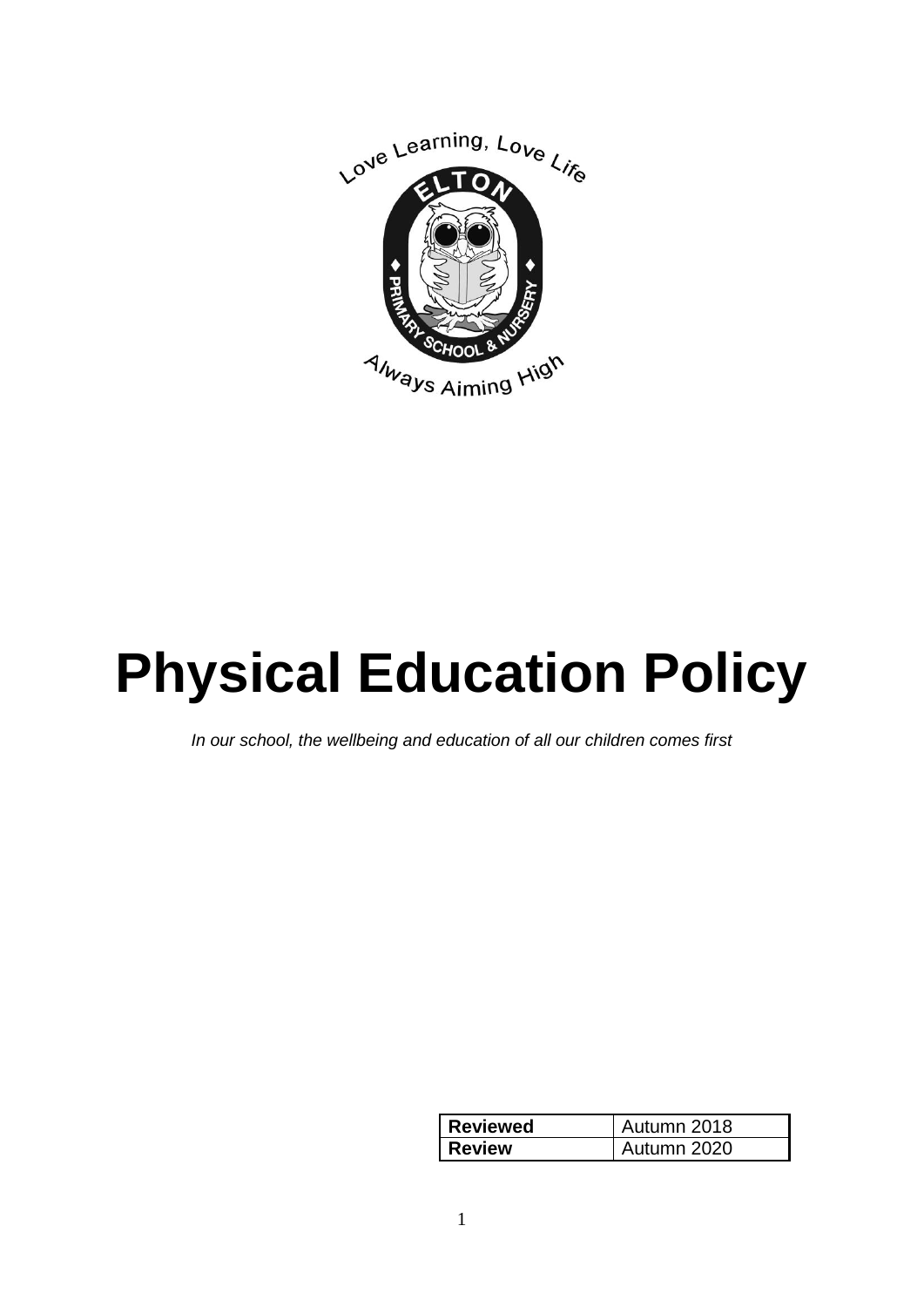## **Policy Statement**

The school believes that Physical Education should give every child, whatever their ability, an equal opportunity to develop their physical competence to their full potential so that they are able to move effectively, efficiently, safely and with enjoyment.

A broad and balanced curriculum is intended to provide for pupil's increasing self-confidence in their ability to manage themselves and their bodies within a variety of movement situations.

Through the selection of suitably differentiated and logically developed tasks, it is intended that pupils will enjoy success, be inspired and will be motivated to further develop their individual potential. A balance of individual, paired and group activities is planned for; co-operative, collaborative and competitive situations aims to cater for the preferences, strengths and needs of every pupil.

Whilst retaining its unique contribution to a pupil's education, Physical Education also has considerable potential to contribute to wider areas of learning through cross-curricular links.

Every child has the right to be physically literate.

## **Aims**

- To promote physical activity and healthy lifestyles.
- To develop motor-skills and agility.
- To share the learning objectives with pupils and encourage them to reflect on their actions in order to improve the quality of performance.
- To develop skills to ensure safe practice in all activities.
- To improve co-ordination, flexibility, strength, balance and expression.
- To cultivate positive attitudes towards physical activity  $-$  the conventions of fair play, honest competition and acceptable sporting behaviour.
- To provide opportunities for a wide experience in many types of movements and activities, both with and without apparatus.

## **Entitlement**

All children are entitled to a progressive Physical Education programme which takes account of individual needs. The school provides all pupils with at least two hours high quality Physical Education a week. Units of work are blocked so that for a set period of time all the lessons are on the same area of activity e.g., seven weeks on Gymnastics.

## **Foundation Stage**

Here the lessons are structured so that children receive 1 large session per week with outdoor and indoor activities provided on a daily basis to foster physical development. These are aimed at the EYFS curriculum.

Each class is timetabled so that they can access the hall for the duration of the unit they are studying. Other year groups may be timetabled to use the outside space, weather permitting, to also facilitate this provision.

## **Curriculum Planning**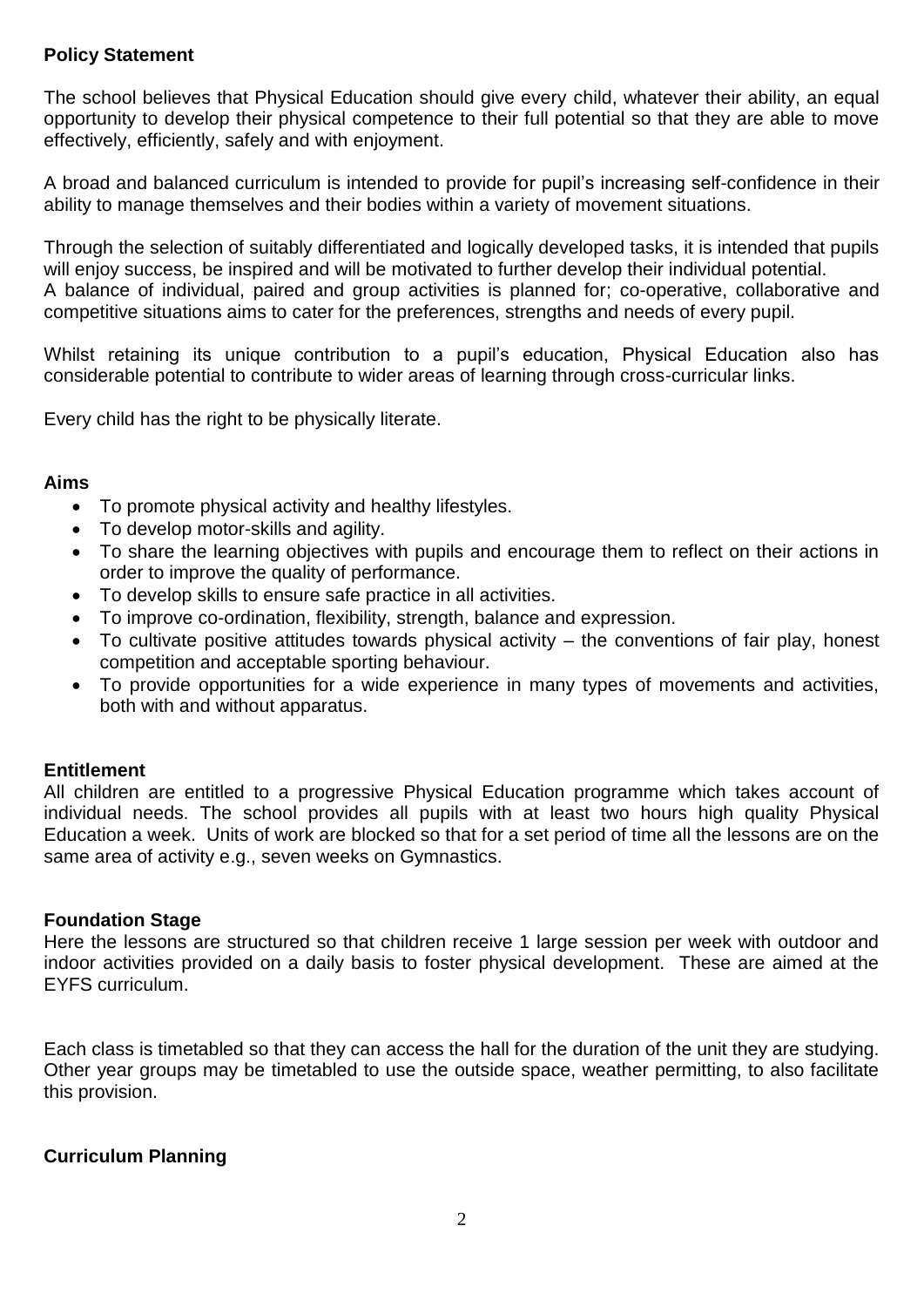The school currently follows the progressive scheme of work provided by the PE Primary Website. It is a new, more up-to-date scheme of work which also offers additional resources such as video clips so the children can see and be taught the correct technical moves/skills needed in a particular unit of work. This scheme of work was introduced at the beginning of the Autumn term 2014 in line with new curriculum guidance and expectations.

Relevant units are available to all staff who teach them, including our Sports Specialist Teacher who currently teaches PE to all KS2 year groups which is funded by the school through the PE and Sports funding, as well as the class teachers, and they will be expected to evaluate them, feeding back to the Subject Leader. This allows for curriculum review in relation to content, progression, continuity, teaching and learning in addition to further planned opportunities for CPD as appropriate.

Currently we are reviewing and investigating other schemes to ensure that our PE provision is as up to date as possible.

The Scheme of Work is centrally held by the P.E. Co-ordinator who supports other staff with their planning.

Individual lessons will be adapted accordingly and provide cross curricular links to fit in with topic titles where possible. The assessment should be ongoing to inform planning and ensure differentiation takes place.

These units deliver the National Curriculum for Physical Education.

**At Key Stage Two, Swimming is taught by the Swimming Instructor with support from the staff. Information on progress and assessment of attainment is provided by this person in consultation with the class teacher.**

## **Teaching and Learning**

The organisation of PE in school promotes teaching and learning. Lessons are blocked in units of work to promote greater depth of understanding, development of skills and the ability to perform reflectively.

Children will be presented with opportunities to be creative, competitive and co-operative. They will also focus on questioning and use AfL strategies to demonstrate, assess and improve their own learning and the learning of others. This scheme of work specifies progression of skills, knowledge and understanding.

Any children who do not participate in a PE session for whatever reason will be given a specific role so they are fully included in the lesson. This role may be as a referee, to evaluate good practice, to peer assess or to record the aims/skills/activities being taught.

## **Assessment, Recording and Reporting**

Pupils will be assessed throughout and at the end of each unit of work using our Target Tracker system which informs future planning.

Pupils will be monitored by the class teacher who will set realistic targets for the individual pupil based on their strengths and weaknesses.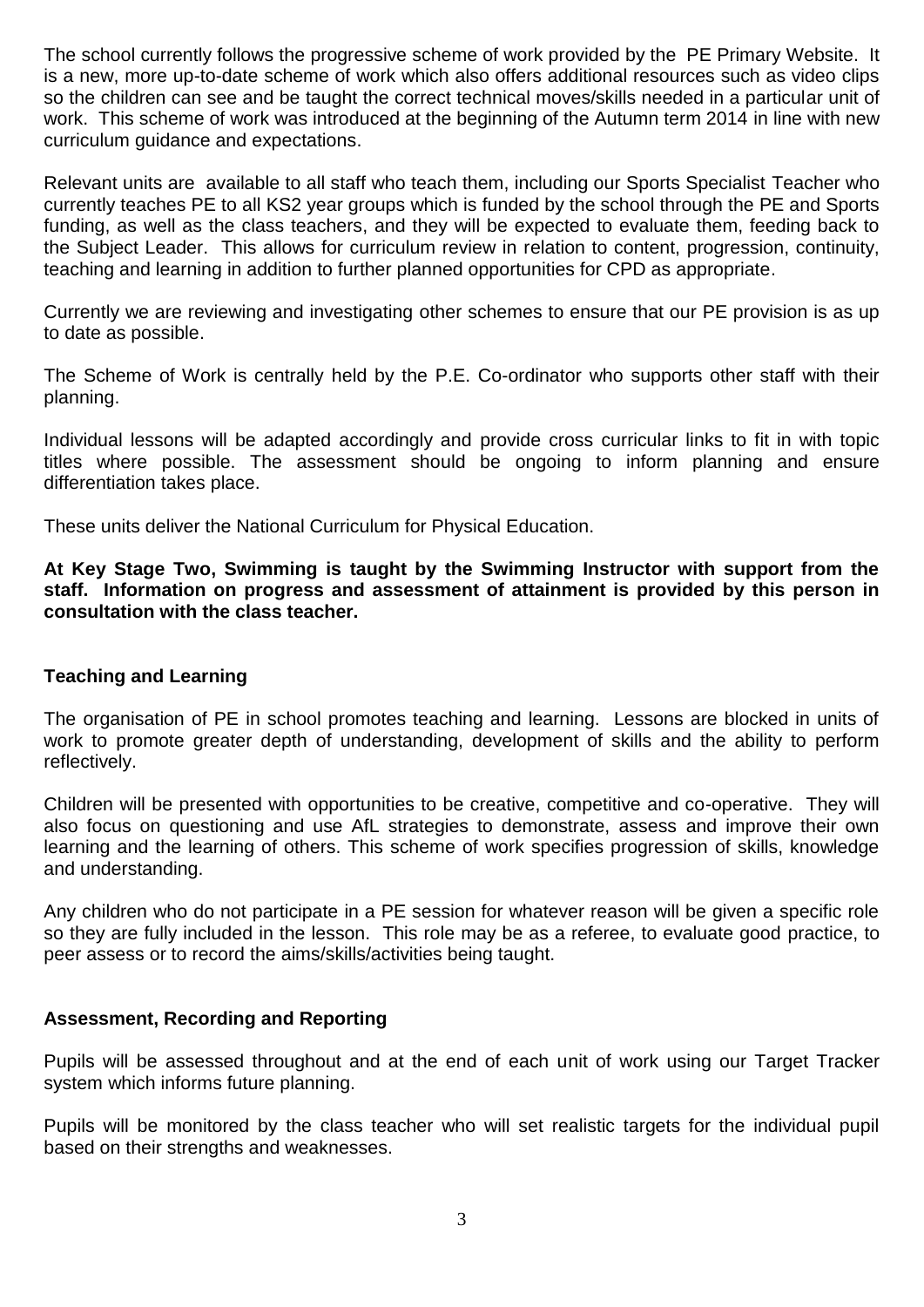The use of ICT will support learning and provide evidence of PE sessions, some of which will be uploaded onto our website. In accordance with the school's policy, parents will receive a written report on all aspects of a pupil's school work at the end of the summer term. This will include PE and should indicate to the parents the range of activities covered and areas of personal strength and weakness.

**Lessons are not the only place that pupils demonstrate their skills, knowledge and understanding, wherever practicable staff will consider pupil's outside interest eg, lunch-time or after school clubs, local teams, testimony of parents, evidence of clubs outside school, residentials, etc.**

# **Equipment and Resources**

Equipment is stored in the PE area in the Infant Hall. Children are encouraged to look after resources, use a range of resources to promote learning and follow correct safety procedures with the equipment.

The P.E. Co-ordinator should be informed of any equipment which is broken or needs replacing. Resources are replaced as and when required.

**Only adults should collect and return equipment from the PE store. It should be kept neat and tidy in order for equipment to be easily accessible.**

# **Safe Practice**

All teachers are responsible for safety in their own lessons and are, therefore, be familiar with health and safety procedures. It is the teacher's role to decide whether a risk is significant and, if so, to determine and implement the precautions necessary to eliminate or minimise the risk presented (BAALPE).

Children should be taught how to handle and use apparatus safely under the supervision of an adult.

They should be made aware of safe practice fundamental to safety.

## **Teaching Areas**

The class teacher must ensure that the desired area for teaching a lesson is in a safe, hazard free condition. Clear, defined boundaries are set for the children to work in.

The school field is separated from the school grounds by two gates, each secured with a padlock. The class teacher using the field is responsible for acquiring the keys and ensuring both gates are locked after the lesson, returning the keys.

#### **Competitions**

The school participates in inter-schools events which are organised by the PE Co-ordinator.

Having reviewing ways to improve our sports competition participation further with the extra funding provided by the Government for this current and next academic year, we buy into the Ellesmere Port Helsby, Frodsham & Neston School Sport Partnership.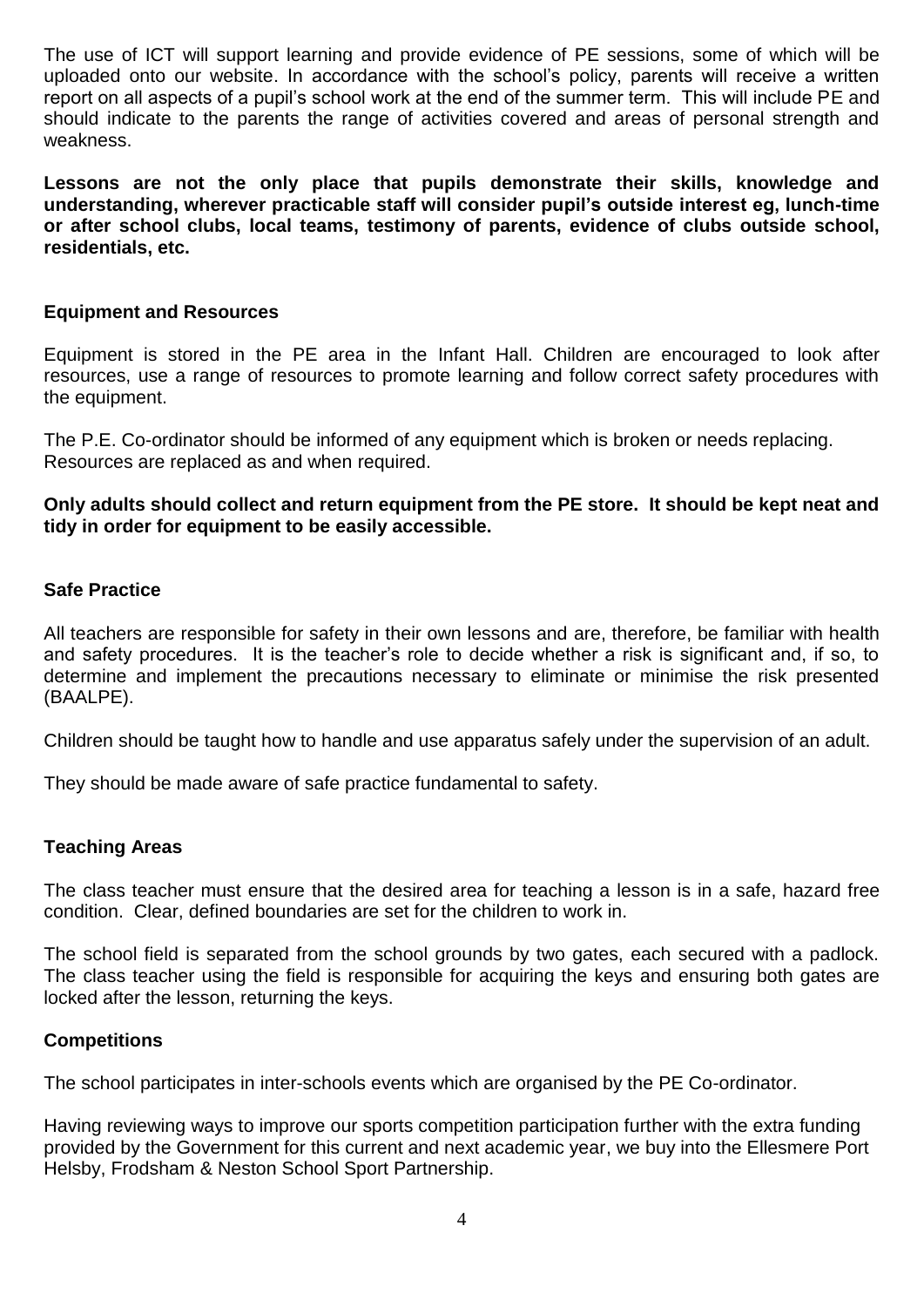Intra – competitions are now a more regular feature in school where children participate in sporting events in their house teams. This may be within a PE session or an organised event such as during National Sports Week.

Sports Day is held annually where the children compete against each other in races, gaining points for their house team. The winning team is presented with a trophy.

#### **Lunchtimes/Playtimes**

The mid-day supervisors offer various activities to children at lunchtime. They encourage children to take part in physical activities and help older children to befriend new starters or lonely children.

They use a rota to ensure a repertoire of activities are offered including skipping, football, hockey and tag.

We have large apparatus installed in the playground for the children to use. This is allocated to each year group on a rota basis for playtime and lunchtime enabling all children to have access to this facility at some point.

#### **Extra-Curricular Clubs**

A range of after school clubs are offered to the children at a small cost by teaching staff and specialist coaches, many of which are of a sporting nature. They include activities such as: cricket, cheerleading, football and circuit training.

We also host an annual cross country race at our school on the field where local schools from the area are invited to attend. This is for Key Stage 2 children.

#### **Residentials**

Upper Key Stage 2 children are offered a 5 day residential visit to The Manor. The Manor is an activity/adventure based setting that promotes fun, challenging and demanding physical activity. The children who attend have the opportunity to take part in canoeing, rock climbing and mountain biking amongst other activities.

Our Year 2 children are offered a 2 day residential visit to Foxhowl in Delamere Forest where they undertake activities such as den building, a walk through the forest with a ranger, an assault course and woodland games.

#### **Community**

We support parent partnership in promoting physical activity and recognise that parental role-models are essential for children to make a life-long commitment to physical activity and exercise.

Our school promotes and advertises sporting activities and events which take place in the local community on our website and through weekly newsletters. We love to share and celebrate sporting achievements from our talented children in assemblies and on the weekly newsletter.

We also encourage the school grounds to be used by the wider community for football training.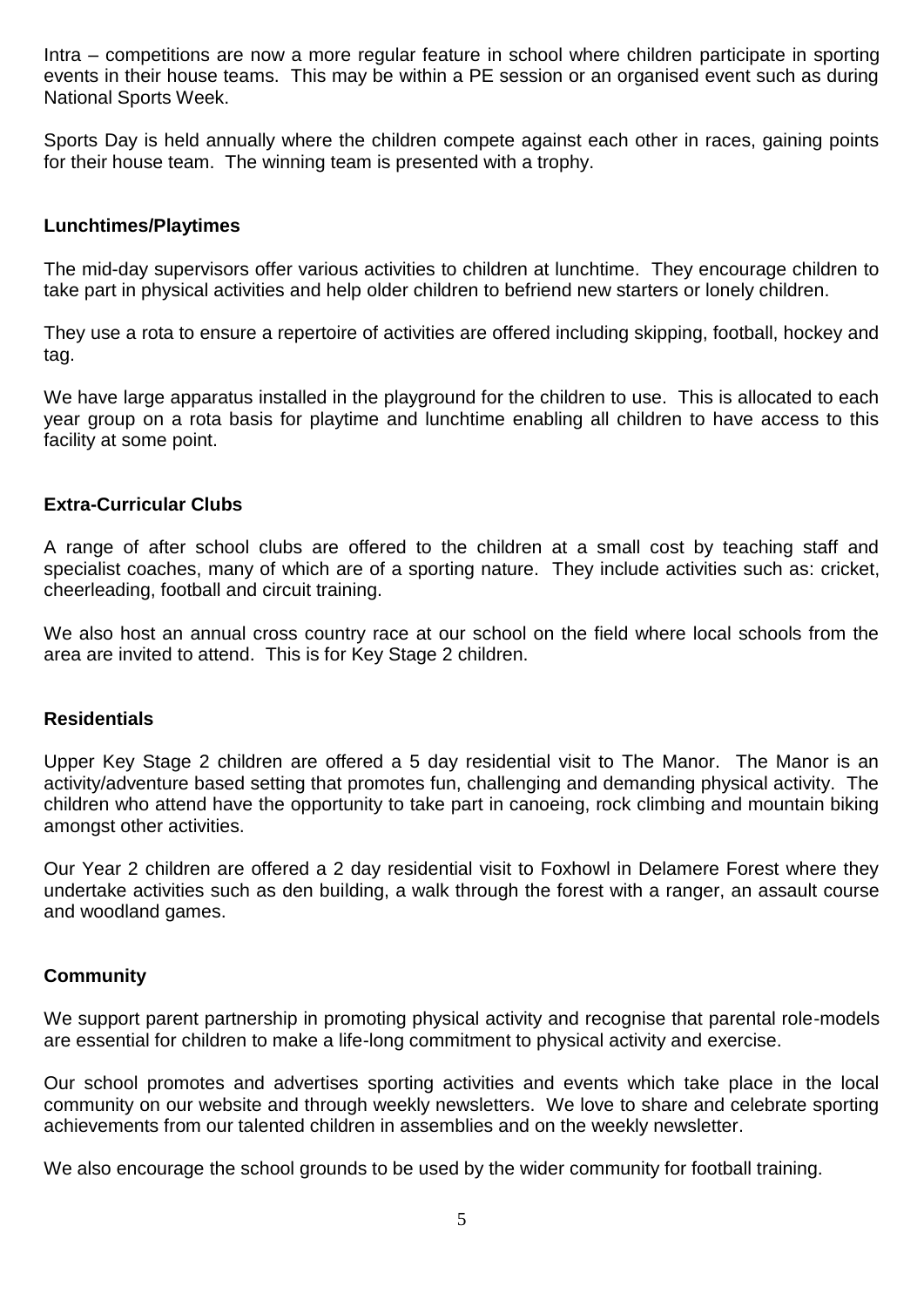# **P.E. Kit**

Children are expected to wear white or black sports shorts with an elasticated waist or black jogging bottoms and a plain white t-shirt or polo shirt. Girls may wear black cycling shorts or yoga pants. Elasticated or Velcro black pumps should be worn by children in Key Stage 1. Appropriate plain pumps or trainers should be worn by children in Key Stage 2 and a jumper or sweatshirt can be worn during outdoor lessons if desired.

P.E. kits should remain in school throughout the half term so all children have access to a P.E. kit for each of their sessions. The P.E. kit will be sent home to be washed at the end of each half term.

Long hair should be tied back for each session and earrings should be removed.

We have bibs in the team colours for the children to wear in PE lessons and for events such as Sports Day and Intra-events planned for throughout the year.

We are investigating PTA funding for spare PE kits for each class so any child who does not have the correct PE kit or forgets their PE kit will now still be able to participate in the lesson.

Children use their own classroom as a changing facility under the supervision of the class teacher. Alternative arrangements can be made in the event of personal or sensitive situation, in conjunction with the class teacher or parents.

## **Differentiation**

All children have differing needs, abilities and interests. Therefore it is necessary to develop differentiated tasks so that all children are appropriately challenged to achieve successful outcomes. Children's self-confidence in their abilities within PE is crucial, and teachers must be sensitive to the range of demands which may be made.

## **Equal Opportunities and Inclusion**

Every pupil has equal access to National Curriculum Physical Education. Learning experiences are differentiated in such a way to meet the needs of all pupils. As we promote an inclusive school policy, all pupils have equality of opportunity in terms of curriculum balance, curriculum time, use of resources, use of facilities and access to extra-curricular activities.

## **Staff Development (CPD)**

Opportunities are taken for the co-ordinator to attend courses in order to keep up-to-date with the PE curriculum. All staff should take part in professional development to ensure secure subject knowledge, awareness of health and safety procedures and up to date knowledge. Staff should indicate where they feel they need support so that appropriate support can be given by the PE coordinator through INSET.

Teachers have the opportunity to work alongside specialist Sports Coaches to "upskill" by sharing good practice.

## **Foul Weather**